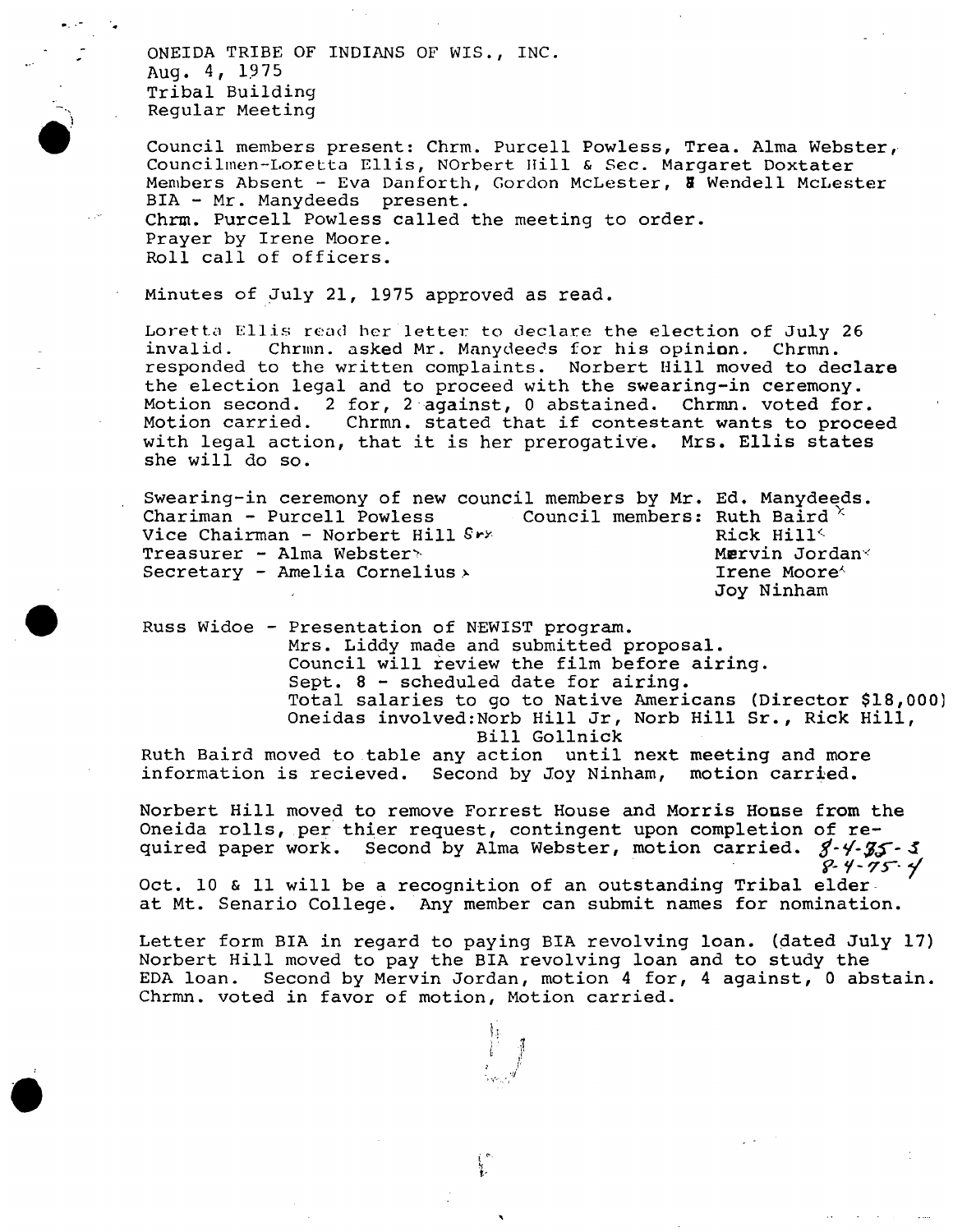Page 2 Aug. 4, 1975

À

Joy Ninham moved to accept the position of Payroll Personnel Clerk from the State CETA program. Second by Norbert Hill, motion carried

Carl Smith - Presentation on the Sturgess-Newport Co. ( a paper printout production) Requesting EDA Technical Assistance for a feasibility study in the amount of \$30,000 grant funds.

Amelia Cornelius moved to allow Carl Smith to be authorized to sign applications and proposals to any agency for funding with all final documents to be signed by the Chrm. and Sec. Second by Irene Moore, Motion carried.

Chrmn. introduced Gary Schuyler as the director of the Indian Action Team program.

Discussion of the Tribal Overhead Administrative Costs. Amelia Cornelius moved to adopt the following into the Oneida Tribes policy and procedures:

The Oneida Business Committee on this date (Aug. 4, 1975) incorporates an overhead and/or administrative costs of Tribal supporting services. The official Tribal rate is to be no less than \$10.00 per hour, unless otherwise specified and agreed to by the Oneida Business Committee and any local, state, federal or charitable organizations. The prrpose of this overhead and/or administrative cost is to include the following:

- 1. Conduct feasibility studies.
- 2. Prepare proposals.
- 3. Prepare budget estimates.
- 4. Complete all necessary phases of planning and follow-up contingent to commencement of operations for the newly proposed program(s).<br>Morbert Hill. Motion carried.

Second by Norbert Hill.

to adopt Resolution

Norbert Hill moved  $\Lambda$ to open a special account for the Indian Action Team with the American Indian National Bank. Second by Joy Ninham. Motion carried.  $84 - 75 - 5$ 

Irene Moore move to have the Secretary countersign all checks in the absense of the Chrmn. or Treas. Second and carried.

Discussion of the Luthern Church in Oneida.

Ruth Baird moved to hire the Barnard Corporation to appraise the Luthern Church property and if they recommend purchase to follow through. This is to also include the HIP carpenters recommendation. Second by Joy Ninham. Motion carried.

Resolution for

Norbert Hill moved to accept the relinquishment of Bartholomeau Valliere from the Oneida TRibal rolls. Second by Ruth Baird. Motion carried.  $8 - 4 - 75 - 1$